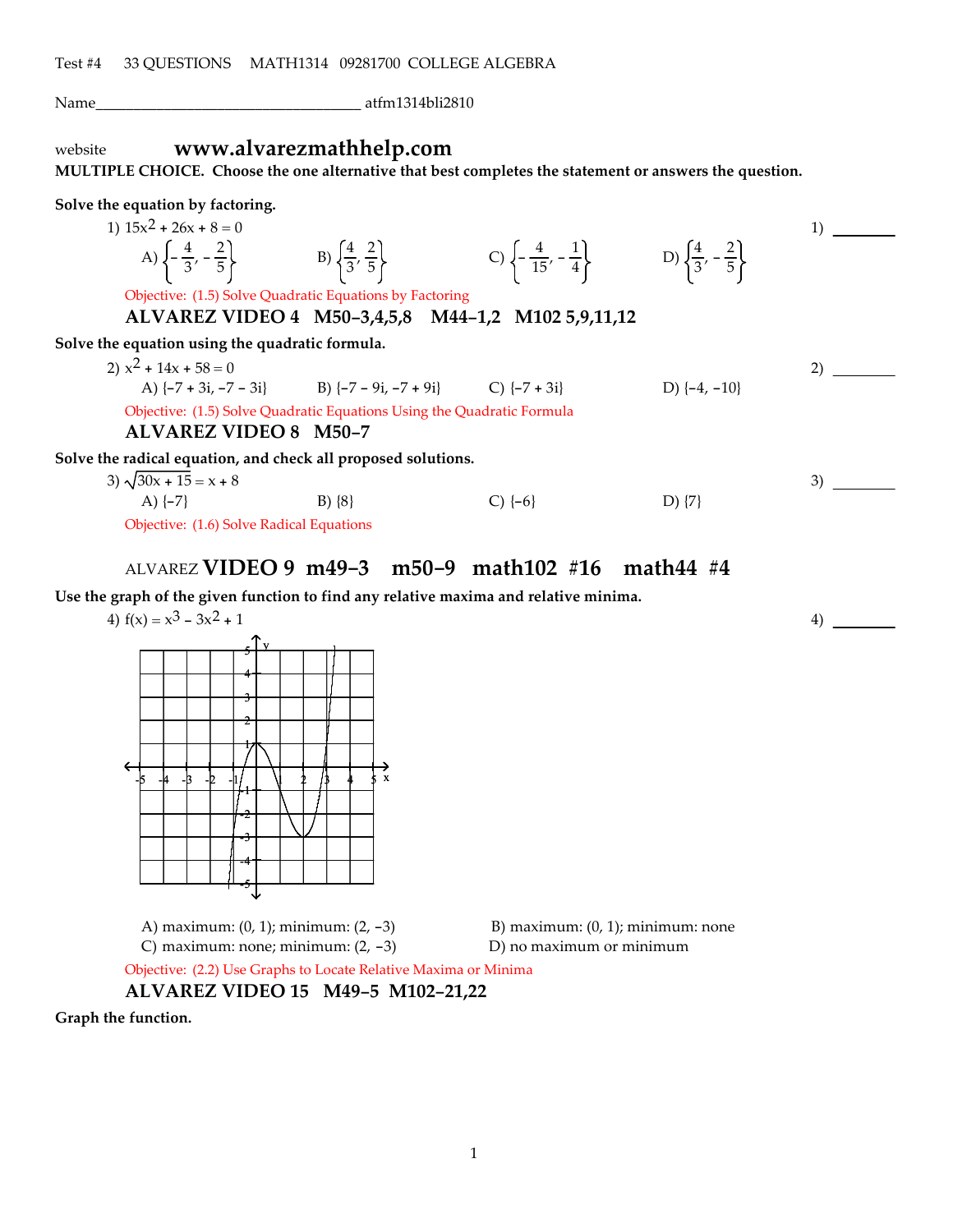

5)

Objective: (2.2) Understand and Use Piecewise Functions

# ALVAREZ **VIDEO 17 m49-6 m50-10 math102 #24 math44 #5**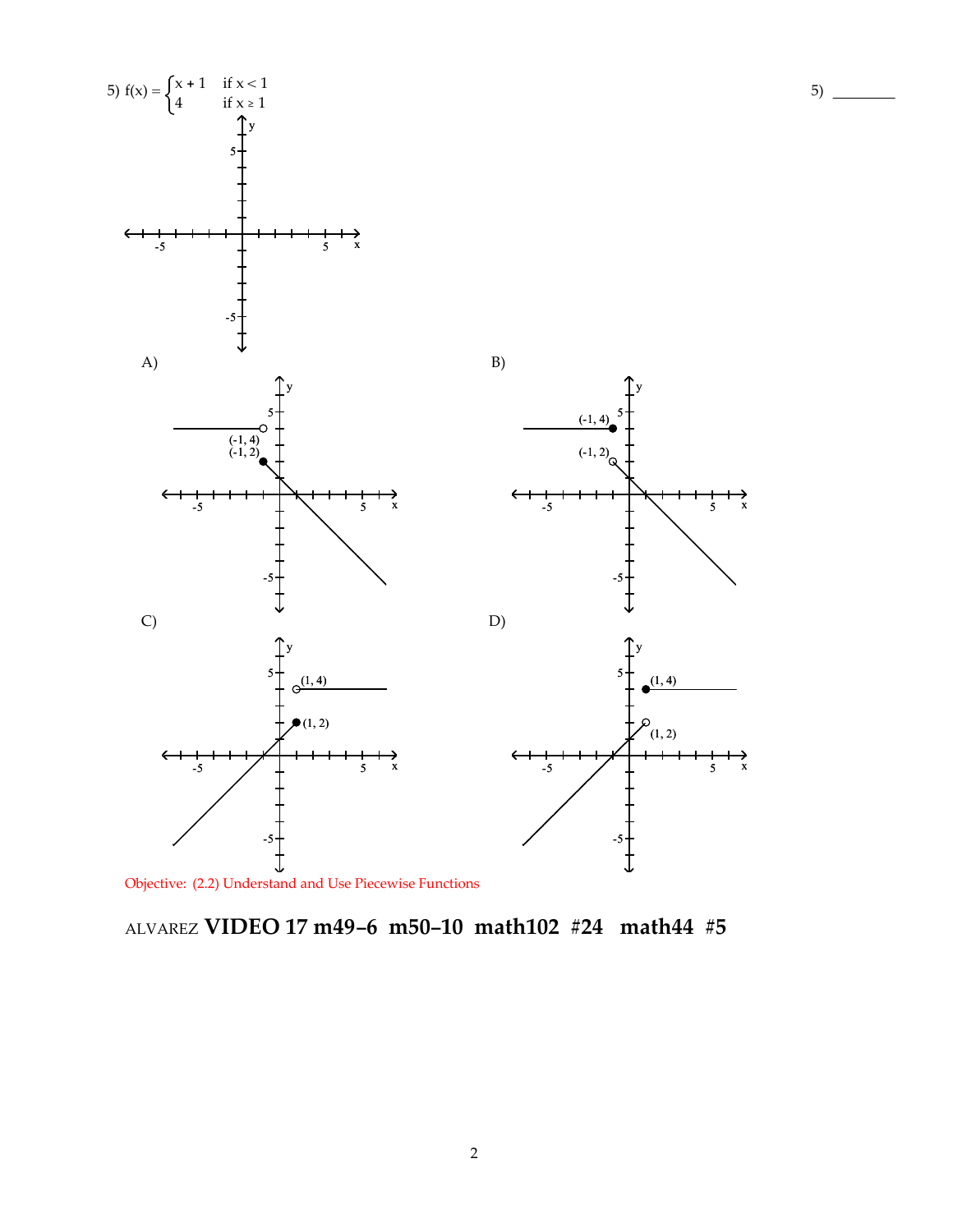**Find** and simplify the difference quotient  $\frac{f(x+h) - f(x)}{h}$ ,  $h \neq 0$  for the given function.

6) 
$$
f(x) = x^2 + 5x + 6
$$
  
\nA)  $2x + h + 6$   
\nB)  $\frac{2x^2 + 2x + 2xh + h^2 + h + 12}{h}$   
\nC)  $2x + h + 5$   
\nD) 1

Objective: (2.2) Find and Simplify a Functionʹs Difference Quotient

# ALVAREZ **VIDEO 18 m49-7 m50-11 math102 #25 math44 #6**

Begin by graphing the standard absolute value function  $f(x) = |x|$ . Then use transformations of this graph to graph the **given function.**

 $6)$   $-$ 



Objective: (2.5) Use Horizontal Shifts to Graph Functions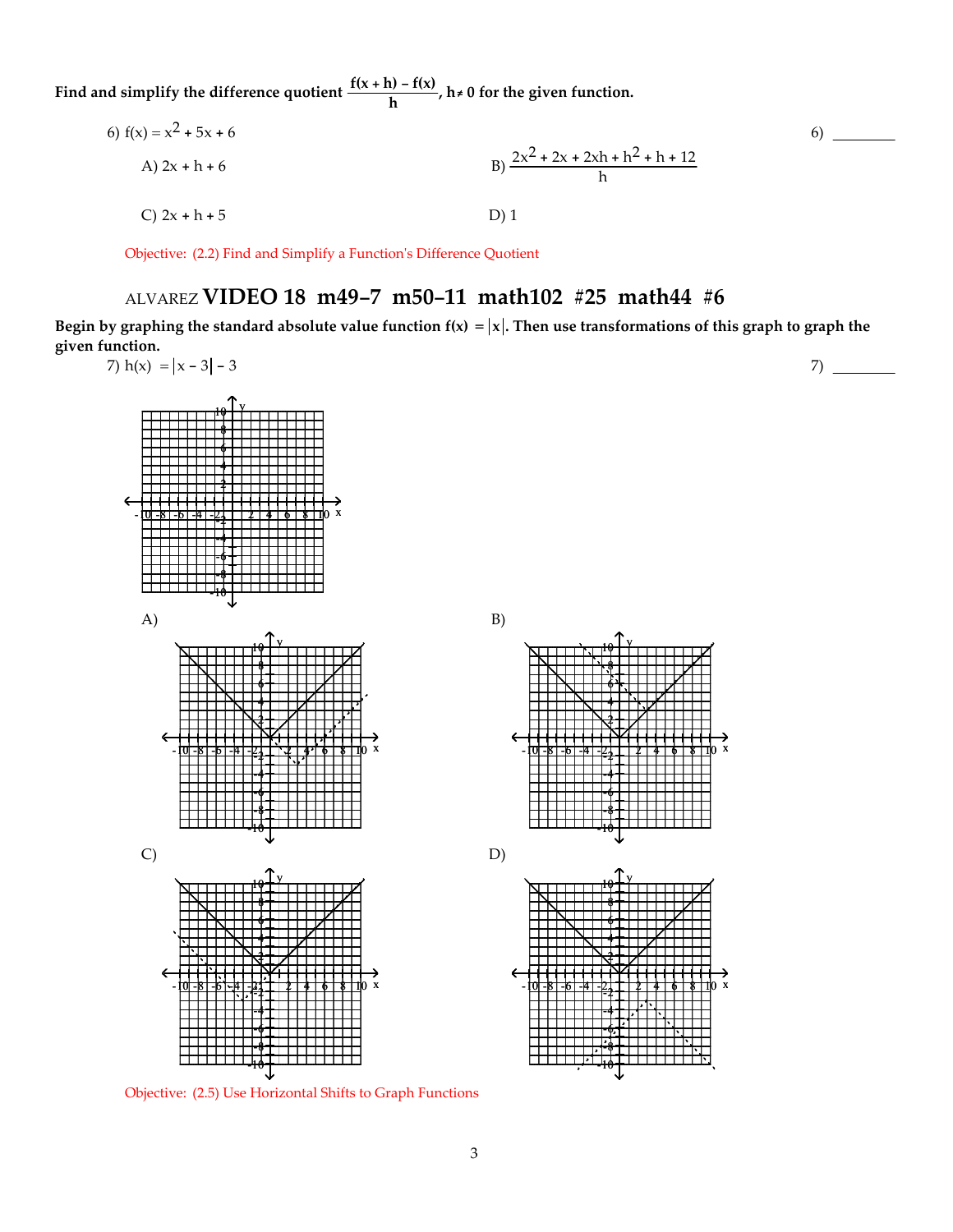# ALVAREZ **VIDEO 21 m49-8**

## **Find the domain of the function.**

| 8) $f(x) = \sqrt{18 - x}$                      |                                                    |  |
|------------------------------------------------|----------------------------------------------------|--|
| A) $(-\infty, 18) \cup (18, \infty)$           | B) $(-\infty, 3\sqrt{2}]$                          |  |
| C) $(-\infty, 18]$                             | D) $(-\infty, 3\sqrt{2}) \cup (3\sqrt{2}, \infty)$ |  |
| Objective: (2.6) Find the Domain of a Function |                                                    |  |

# **ALVAREZ VIDEO 23 m49-9 m50-12 math102 #30 math44 #7**

| Given functions f and g, perform the indicated operations.                                         |                                                                                       |         |             |     |
|----------------------------------------------------------------------------------------------------|---------------------------------------------------------------------------------------|---------|-------------|-----|
| 9) $f(x) = 2x - 6$ , $g(x) = 9x - 8$                                                               |                                                                                       |         |             | 9)  |
| Find $f - g$ .                                                                                     |                                                                                       |         |             |     |
|                                                                                                    | A) $-7x + 2$ B) $-7x - 14$ C) $11x - 14$                                              |         | D) $7x - 2$ |     |
|                                                                                                    | Objective: (2.6) Combine Functions Using the Algebra of Functions, Specifying Domains |         |             |     |
|                                                                                                    | VIDEO ALVAREZ 25 M50-13 M49-10 M102-31 M44-8                                          |         |             |     |
| 10) $f(x) = 3x + 2$ , $g(x) = 2x + 8$<br>Find fg.                                                  |                                                                                       |         |             | 10) |
|                                                                                                    | A) $6x^2 + 28x + 16$ B) $6x^2 + 12x + 16$ C) $5x^2 + 28x + 10$ D) $6x^2 + 16$         |         |             |     |
| <b>ALVAREZ VIDEO 28 M50-13</b><br>For the given functions f and g, find the indicated composition. | Objective: (2.6) Combine Functions Using the Algebra of Functions, Specifying Domains |         |             |     |
| 11) $f(x) = 4x^2 + 3x + 6$ , $g(x) = 3x - 4$<br>$(g \circ f)(x)$                                   |                                                                                       |         |             | 11) |
|                                                                                                    | A) $12x^2 + 9x + 22$ B) $12x^2 + 9x + 14$ C) $4x^2 + 9x + 14$ D) $4x^2 + 3x + 2$      |         |             |     |
|                                                                                                    | Objective: (2.6) Form Composite Functions                                             |         |             |     |
|                                                                                                    | ALVAREZ VIDEO 31 m49-14 m50-14 math102 #35 math44 #9                                  |         |             |     |
| Find the distance between the pair of points.                                                      |                                                                                       |         |             |     |
| 12) $(-1, -3)$ and $(-7, 5)$                                                                       |                                                                                       |         |             | 12) |
| $(A)$ 10                                                                                           | $B)$ 20                                                                               | $C)$ 11 | $D)$ 100    |     |
|                                                                                                    | Objective: (2.8) Find the Distance Between Two Points                                 |         |             |     |

**ALVAREZ VIDEO 33 m49-15 m50-15 math102 #38 math44 #10**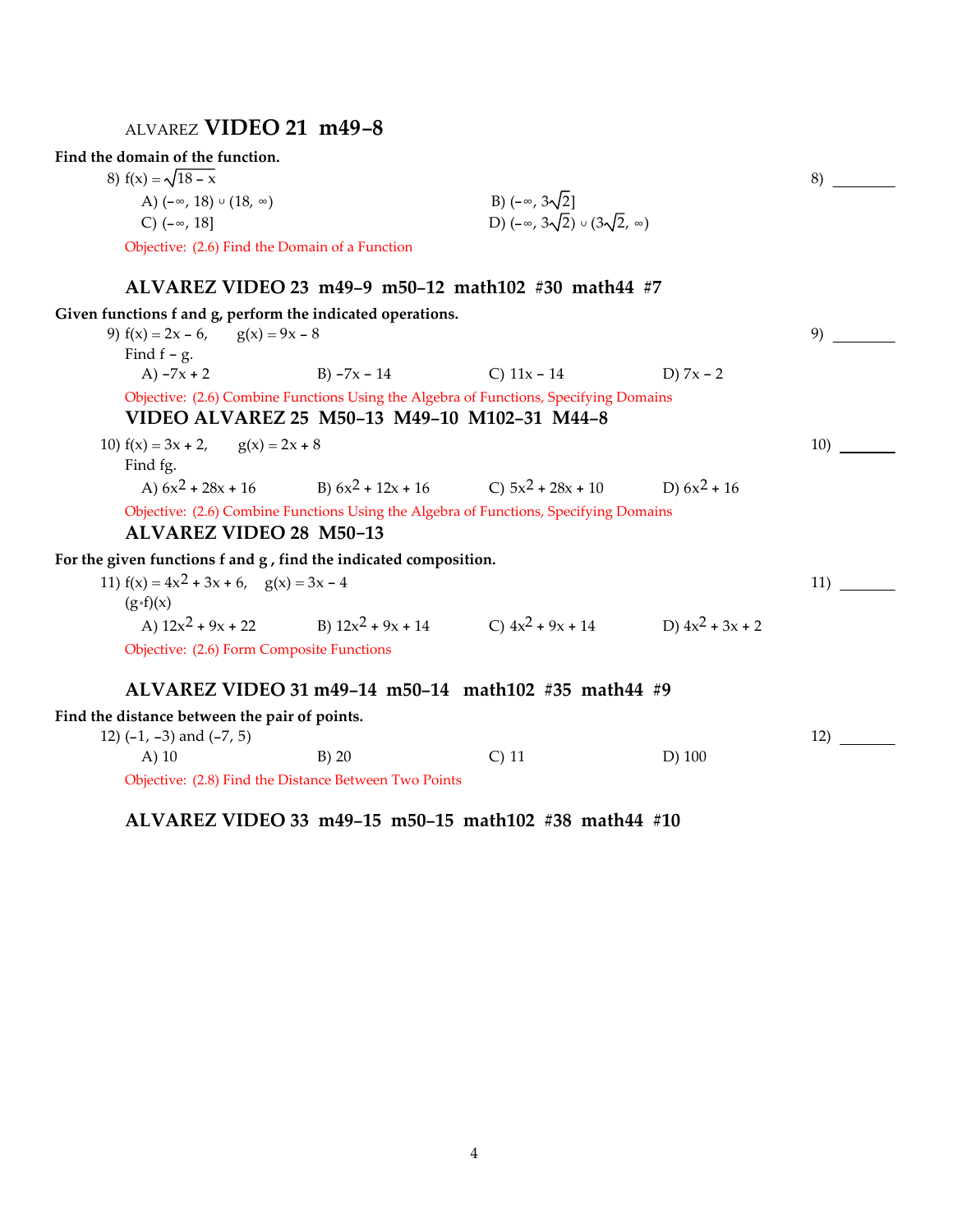### **Graph the equation.**



Objective: (2.8) Convert the General Form of a Circleʹs Equation to Standard Form

## **ALVAREZ VIDEO 36 m49-17 m50-17 math102 #41 m,ath44 #12**

**Use the vertex and intercepts to sketch the graph of the quadratic function.**



14)

 $13)$  —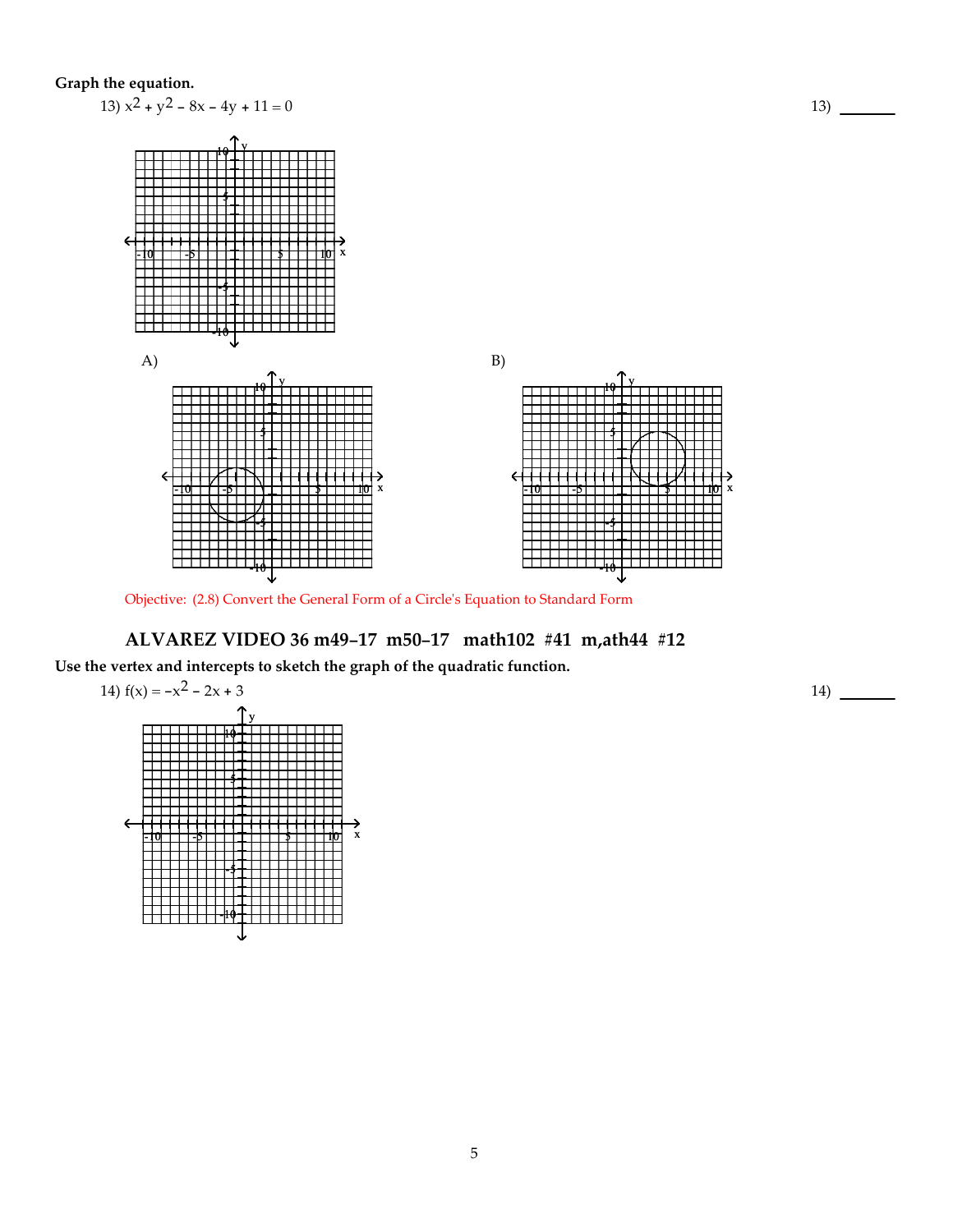

15) An arrow is fired into the air with an initial velocity of 160 feet per second. The height in feet of the arrow t seconds after it was shot into the air is given by the function  $h(x) = -16t^2 + 160t$ . Find the maximum height of the arrow. A) 1200 ft B) 80 ft C) 400 ft D) 720 ft 15)

Objective: (3.1) Solve Problems Involving a Quadratic Functionʹs Minimum or Maximum Value

# **ALVAREZ VIDEO 39 m49-20 math102 #44,45,46**

**Graph the polynomial function.**



16)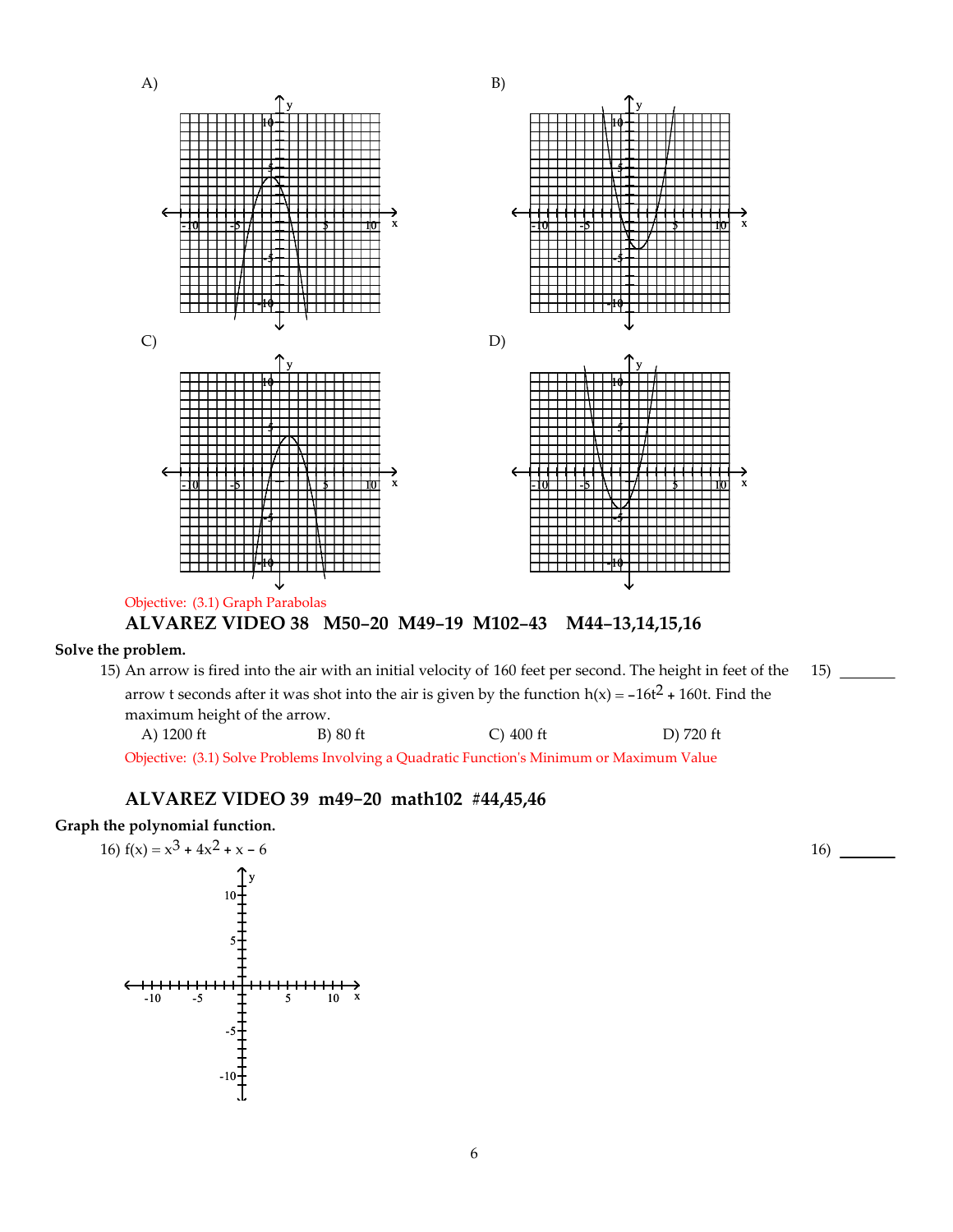

Objective: (3.2) Graph Polynomial Functions

## **ALVAREZ VIDEO 43 m49-22 m50-23 math102 #50 math44 #18**

Solve the polynomial equation. In order to obtain the first root, use synthetic division to test the possible rational roots.

17)  $x^3 + 8x^2 - 18x + 20 = 0$ A) {-10, 10} B) {1 + i, 1 - i, 10i} C) {1 + i, 1 - i, 10} D) {1 + i, 1 - i, -10} 17) Objective: (3.4) Solve Polynomial Equations

## **ALVAREZ VIDEO 49 m49-24 m50-22 m102-50 m44-17**

**Find the vertical asymptotes, if any, of the graph of the rational function.**

| $x - 49$<br>18)                               |                                  | 18) |
|-----------------------------------------------|----------------------------------|-----|
| $\overline{x^2 - 7x + 10}$                    |                                  |     |
| A) $x = 2, x = 5$                             | B) $x = -2$ , $x = -5$           |     |
| C) $x = -49$                                  | D) $x = 2$ , $x = 5$ , $x = -49$ |     |
| Objective: (3.5) Identify Vertical Asymptotes |                                  |     |

**ALVAREZ VIDEO 54 m49-27 m50-26 math102 #56 math44 #21**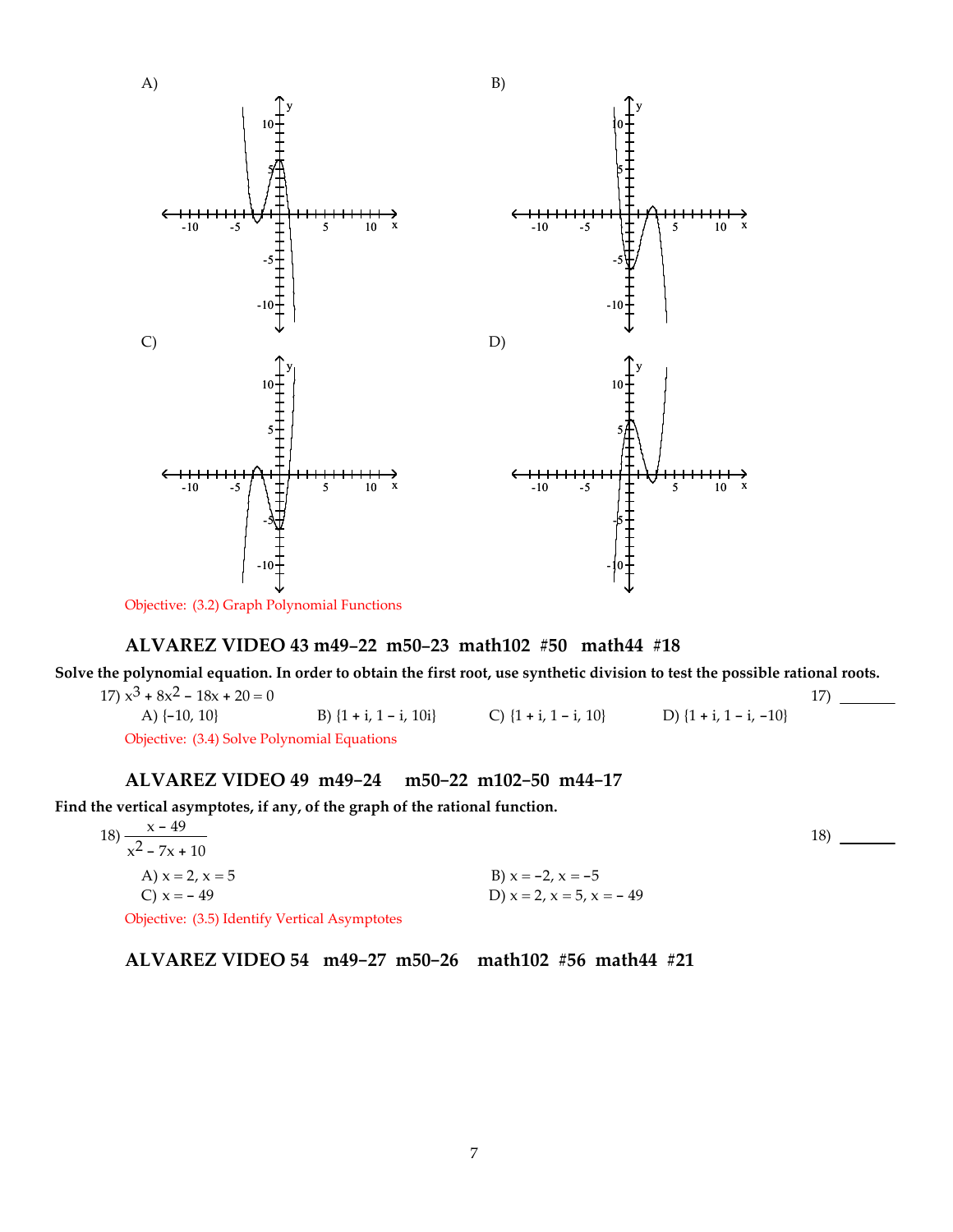**Find the slant asymptote, if any, of the graph of the rational function.**

| 19) $f(x) = \frac{x^2 + 6x - 5}{x - 4}$    |                       |
|--------------------------------------------|-----------------------|
| A) $y = x + 6$                             | $B)$ $y = x$          |
| C) $y = x + 10$                            | D) no slant asymptote |
| Objective: (3.5) Identify Slant Asymptotes |                       |

#### **ALVAREZ VIDEO 57 m49-30 m50-25 math102 #58 math44 #20**

**Find the domain of the logarithmic function.**

20)  $f(x) = \ln (8 - x)$ A) (-∞, 8) B) (-8, ∞) C) (-∞, 0) D) (-∞, 8) or (8, ∞) 20) Objective: (4.2) Find the Domain of a Logarithmic Function

#### **ALVAREZ VIDEO 63 m49-31 m50-30 math102 #61 math44 #24**

**Use properties of logarithms to expand the logarithmic expression as much as possible. Where possible, evaluate logarithmic expressions without using a calculator.**

21) 
$$
\log \left| \frac{4x^4 \sqrt[3]{5 - x}}{6(x + 5)^2} \right|
$$
  
\n22) \_\_\_\_\_\_\_  
\nA)  $\log 4 + 4\log x + \frac{1}{3}\log (5 - x) - \log 6 + 2\log (x + 5)$   
\nB)  $\log 4 + \log x^4 + \log (5 - x)^{1/3} - \log 6 - \log (x + 5)^2$   
\nC)  $\log (4x^4 \sqrt[3]{5 - x}) - \log (6(x + 5)^2)$   
\nD)  $\log 4 + 4\log x + \frac{1}{3}\log (5 - x) - \log 6 - 2\log (x + 5)$   
\nObjective: (4.3) Expand Logarithmic Expressions

## **ALVAREZ VIDEO 67 m49-32 m50-31,32 m102-62,63,64 m44-25,26 #62,63,64 math44 25,26**

Solve the equation by expressing each side as a power of the same base and then equating exponents.

22)  $16^{x} + 7 = 64^{x} - 10$ A)  $\{24\}$  B)  $\{44\}$  C)  $\{37\}$  D)  $\{17\}$ 

Objective: (4.4) Use Like Bases to Solve Exponential Equations

#### **ALVAREZ VIDEO 70 m49-33 m50-33 math102 #65 math44 #27**

Solve the exponential equation. Use a calculator to obtain a decimal approximation, correct to two decimal places, for the **solution.**

23) 3  $x + 6 = 8$ A) -4.11 B) 6.53 C) 1.31 D) -0.35 23) Objective: (4.4) Use Logarithms to Solve Exponential Equations

**ALVAREZ VIDEO 73 M50-34 M44-28 M49-36**

19)

22)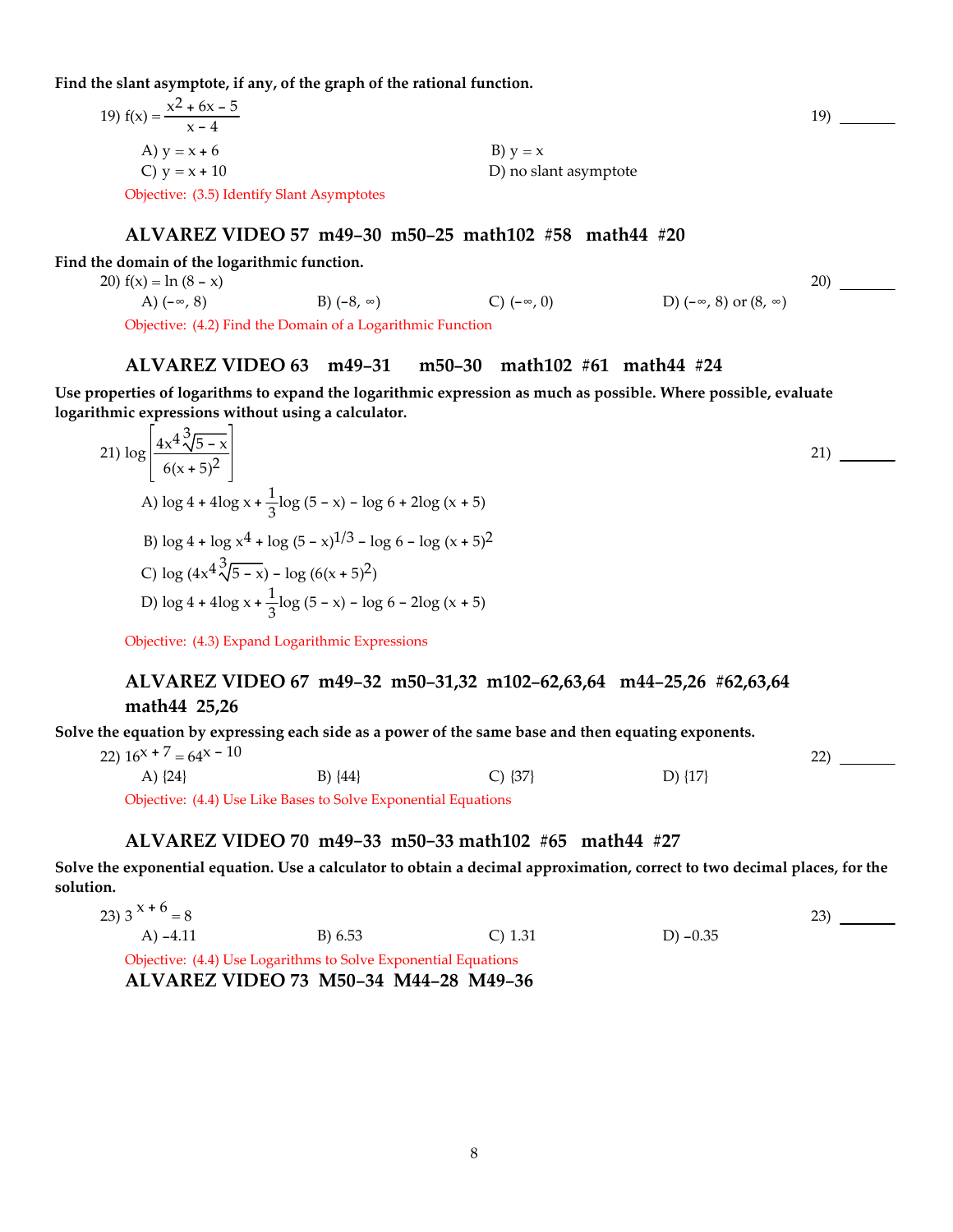Solve the logarithmic equation. Be sure to reject any value that is not in the domain of the original logarithmic **expressions. Give the exact answer.** 24)  $\log_4(x-1) + \log_4(x-7) = 2$ A)  $\{9, -1\}$  B)  $\{9\}$  C)  $\{10\}$  D)  $\{-1\}$ 24) Objective: (4.4) Use the Definition of a Logarithm to Solve Logarithmic Equations **ALVAREZ VIDEO 76 m49-37 m50-35 math102 #75 math44 #30** 25)  $\log_4(x+2) - \log_4 x = 2$ A)  $\{\frac{2}{15}\}$  $\frac{2}{15}$ } B) {4} C) { $\frac{1}{8}$  $\frac{1}{8}$ } D)  $\{\frac{15}{2}\}$  $^{25)}$   $\frac{ }{ }$ Objective: (4.4) Use the Definition of a Logarithm to Solve Logarithmic Equations **ALVAREZ VIDEO 78 M50-37** 26)  $log(4 + x) - log(x - 4) = log 3$ A)  $\{8\}$  B)  $\left\{\frac{3}{2}\right\}$  $\frac{6}{2}$  C) {-8} D) ∅  $26)$  — Objective: (4.4) Use the One-to-One Property of Logarithms to Solve Logarithmic Equations **ALVAREZ VIDEO 79 M50-37** 27)  $\ln x + \ln (x - 1) = \ln 72$ A)  $\{9, -8\}$  B)  $\{-8\}$  C)  $\left\{\frac{73}{2}\right\}$  D)  $\{9\}$ 27) Objective: (4.4) Use the One-to-One Property of Logarithms to Solve Logarithmic Equations ALVAREZLAB EXPONENZ (3,4) INTERACTMATH SEC 4.4 EXE 85 **ALVAERZ VIDEO 80 m49-40,41 m50-36,37,38 math102 #81 math44 #32 Solve the problem.** 28) Find out how long it takes a \$3100 investment to double if it is invested at 8% compounded semiannually. Round to the nearest tenth of a year. Use the formula  $A = P\left(1 + \frac{r}{n}\right)^{nt}$ . A) 8.8 years B) 9 years C) 8.6 years 28) Objective: (4.4) Solve Applied Problems Involving Exponential and Logarithmic Equations **ALVAREZ VIDEO 81 M50-39** 29) The function  $A = A_0e^{-0.00866x}$  models the amount in pounds of a particular radioactive material stored in a concrete vault, where x is the number of years since the material was put into the vault. If 900 pounds of the material are placed in the vault, how much time will need to pass for only 159 pounds to remain? A) 200 years B) 205 years C) 210 years D) 400 years  $29$   $\qquad$ Objective: (4.4) Solve Applied Problems Involving Exponential and Logarithmic Equations **ALVAREZ VIDEO 83 M50-40,42 M49-43 M44-34** 30) The population of a certain country is growing at a rate of 2.1% per year. How long will it take for this country's population to double? Use the formula  $t = \frac{\ln 2}{k}$ , which gives the time, t, for a population with growth rate k, to double. (Round to the nearest whole year.) A) 33 years B) 32 years C) 34 years D) 35 years 30) Objective: (4.4) Solve Applied Problems Involving Exponential and Logarithmic Equations

### **ALVAREZ VIDEO 84 m49-44 m50-43 math102 #72 math44 #37**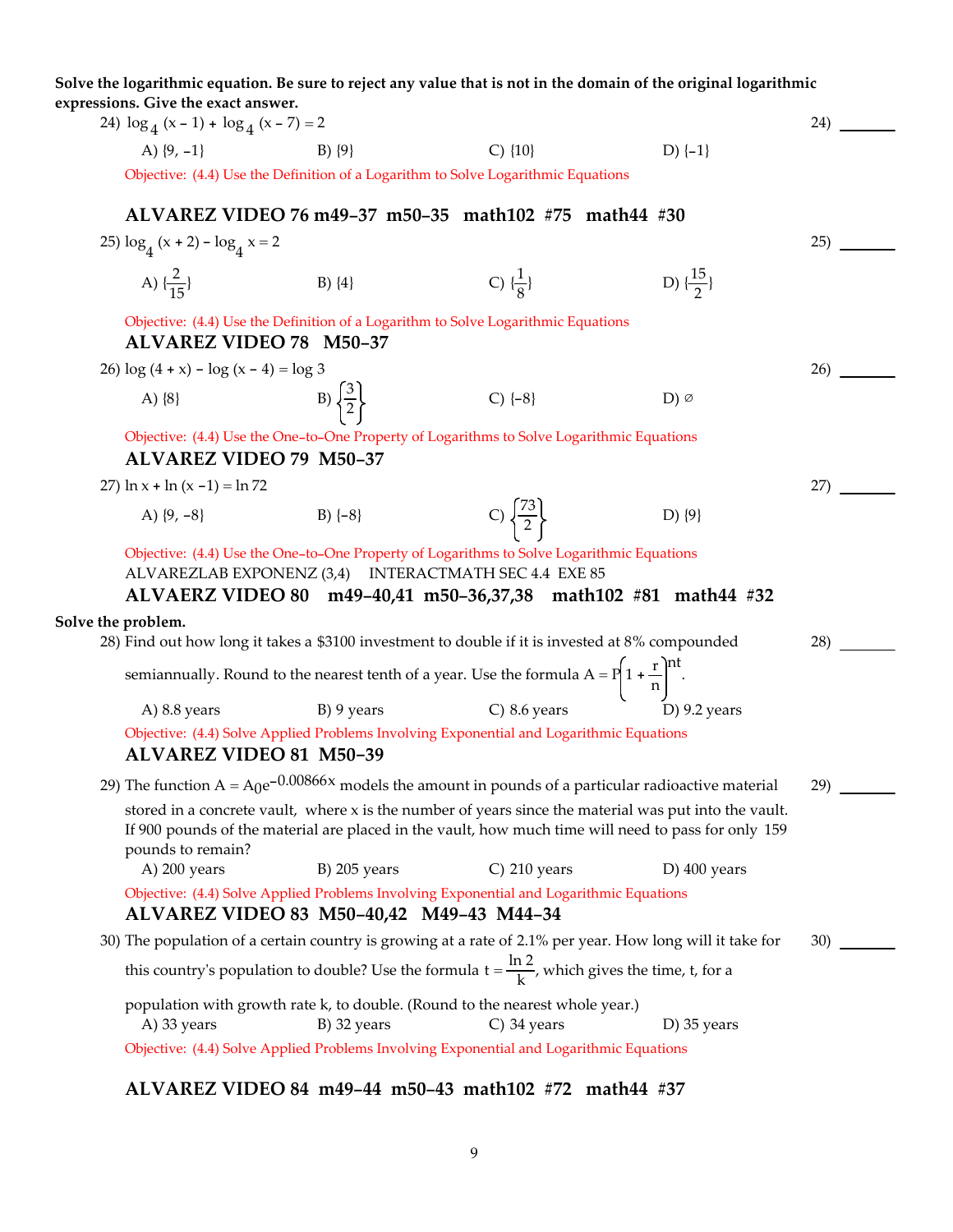**Solve the system of equations.**

31)  $x + y + z = 2$  $x - y + 2z = -1$  $2x + y + z = 1$ A)  $\{(2, -1, 1)\}$  B)  $\{(-1, 2, 1)\}$  C)  $\{(1, 2, -1)\}$  D)  $\{(1, -1, 2)\}$ Objective: (5.2) Solve Systems of Linear Equations in Three Variables

#### **ALVAREZ VIDEO 89 m49-46 m50-44 math102 #91 math44 #38**

**Find the indicated sum.**

32)  $\sum (i^2 + 6)$ 5  $i = 3$ A) 42 B) 68 C) 85 D) 30

Objective: (8.1) Use Summation Notation

#### **ALVAREZ VIDEO 98 m49-47 m50-45 math102 #96 math44 #39**

**Write the first three terms in the binomial expansion, expressing the result in simplified form.**

| 33) $(x + 2)$ 16                                  |  |                                                   |  |
|---------------------------------------------------|--|---------------------------------------------------|--|
| A) $\times$ 16 + 30 $\times$ 15 + 960 $\times$ 14 |  | B) $\times$ 16 + 32 $\times$ 15 + 480 $\times$ 14 |  |
| C) $x^{16}$ + 30 $x^{15}$ + 480 $x^{14}$          |  | D) $\times$ 16 + 32 $\times$ 15 + 960 $\times$ 14 |  |
| $(0.7 \times 1 \times 1)$                         |  |                                                   |  |

Objective: (8.5) Find a Particular Term in a Binomial Expansion

**ALVAREZ VIDEO 100 m49-49 m50-49 math102 #100,101 math44 #40**

31)

32)

33)